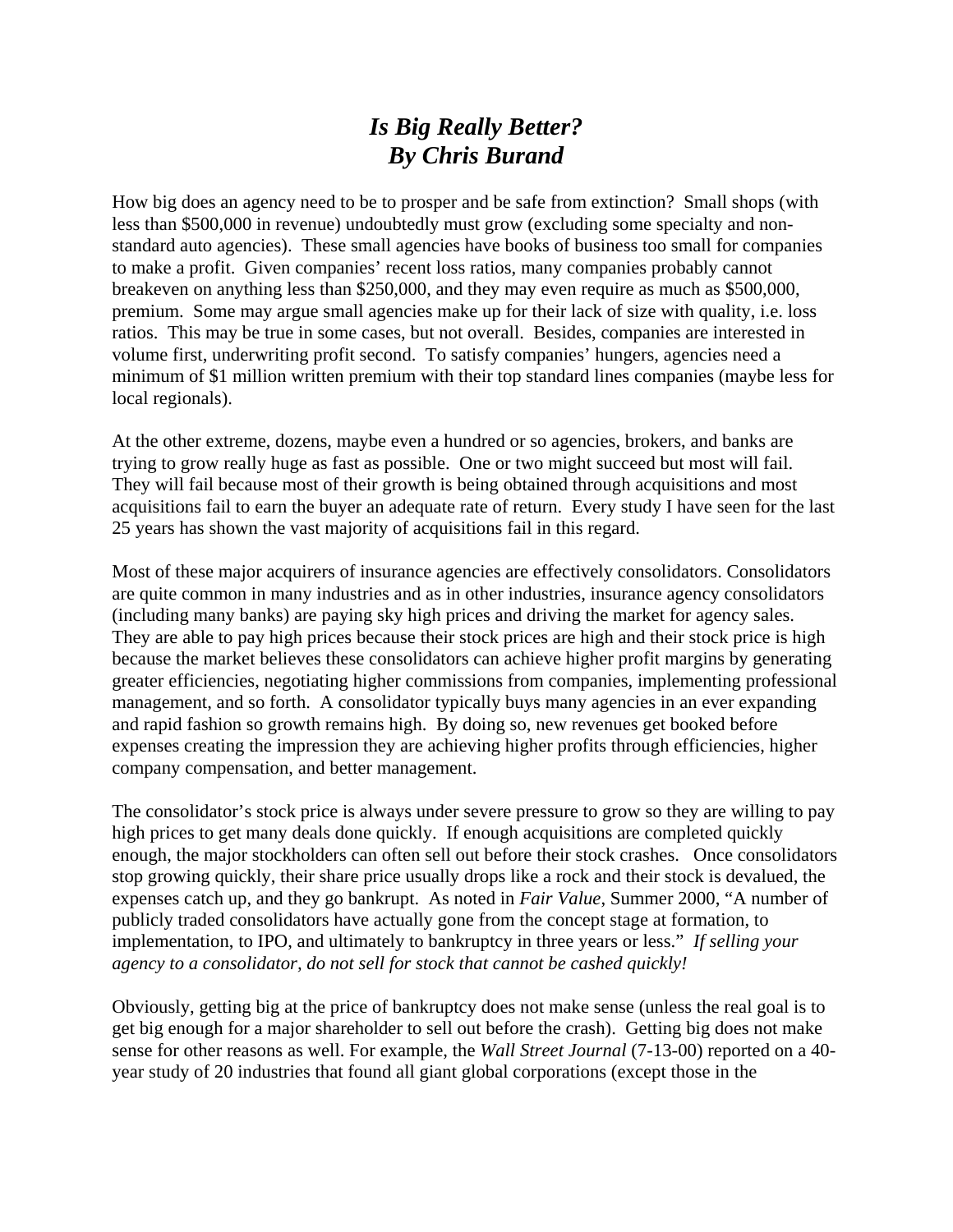semiconductor industry) had a steady decrease in market share concentration. Smaller, more nimble firms were always able to find ways to gain market share. Another study showed that almost all number one market share firms had lower profit margins. So why work so hard just to get big? Are the bragging rights worth it?

*The Economist* wrote in its January 27, 2001 issue, "The record of most other banks that have pursued Mr. McColl's [Chairman of Bank of America] strategy [of acquiring lots of banks] strongly suggests that beyond a certain size any economies of scale in operations are easily outweighed by diseconomies in management and, especially by the need to pay over the odds to strike a deal in the first place." Being all things to all people is quite a burden and if it is mandatory for success, which it is based on the premiums so many banks are paying for agencies, investors may find many great opportunities to sell short.

Grand schemes of cross-selling is another "bigger is better" trap. Many financial firms are buying other financial firms today because they believe consumers want to buy all their financial services and products from one vendor. Wall Street recently thought the same thing about voice/cable/data services. They were wrong then too. Today, AT&T is making plans to split up because they found consumers did not necessarily want one-stop shopping for these services or perhaps AT&T just could not provide good enough one-stop shopping service. The problem with cross-selling is the provider must be the best at all services they offer. Being the best in one area is tough enough. Being the best in all categories is almost impossible.

In fact, a *Wall Street Journal* article from the summer of 2000 titled, "Bank-Run Mutual Funds Perform Poorly," stated, "The typical bank-run U.S. stock mutual fund, however, is a poor performer, badly lagging behind the mutual-fund industry average last year and off so far this year, as well." Reuters reported on August 24, 2000 that, "Banks are losing droves of customers who are fed up with bad service…More than 60% of consumers polled…said they have canceled bank accounts, frustrated by poor service." This compares to 36%, in the same poll, that had changed insurance providers.

Banks and insurers in many European countries have been trying unsuccessfully for years to sell one-stop shopping and have continually not lived up to their own expectations. So far, the U.S. has not proved to be different.

Banks make a good example because they have bought and are buying so many agencies. If they cannot satisfy customers with their banking services and provide better results with mutual funds, I do not believe most can succeed selling insurance. After all, banks selling insurance is a much further stretch than banks selling banking services. And so far, banks do not appear to be terribly successful at selling insurance. A study by Marsh-Berry appearing in *Best Week* February 26, 2001 showed that bank owned agencies are only growing by .3% versus the industry average of 5.2%. Also, their EBITDA (earnings before interest, taxes, depreciation, and amortization) is only 67% of industry average. In other words, bank owned insurance agencies are writing less business, less profitably.

Consolidators and bank owned agencies are providing opportunities for other insurance agencies.